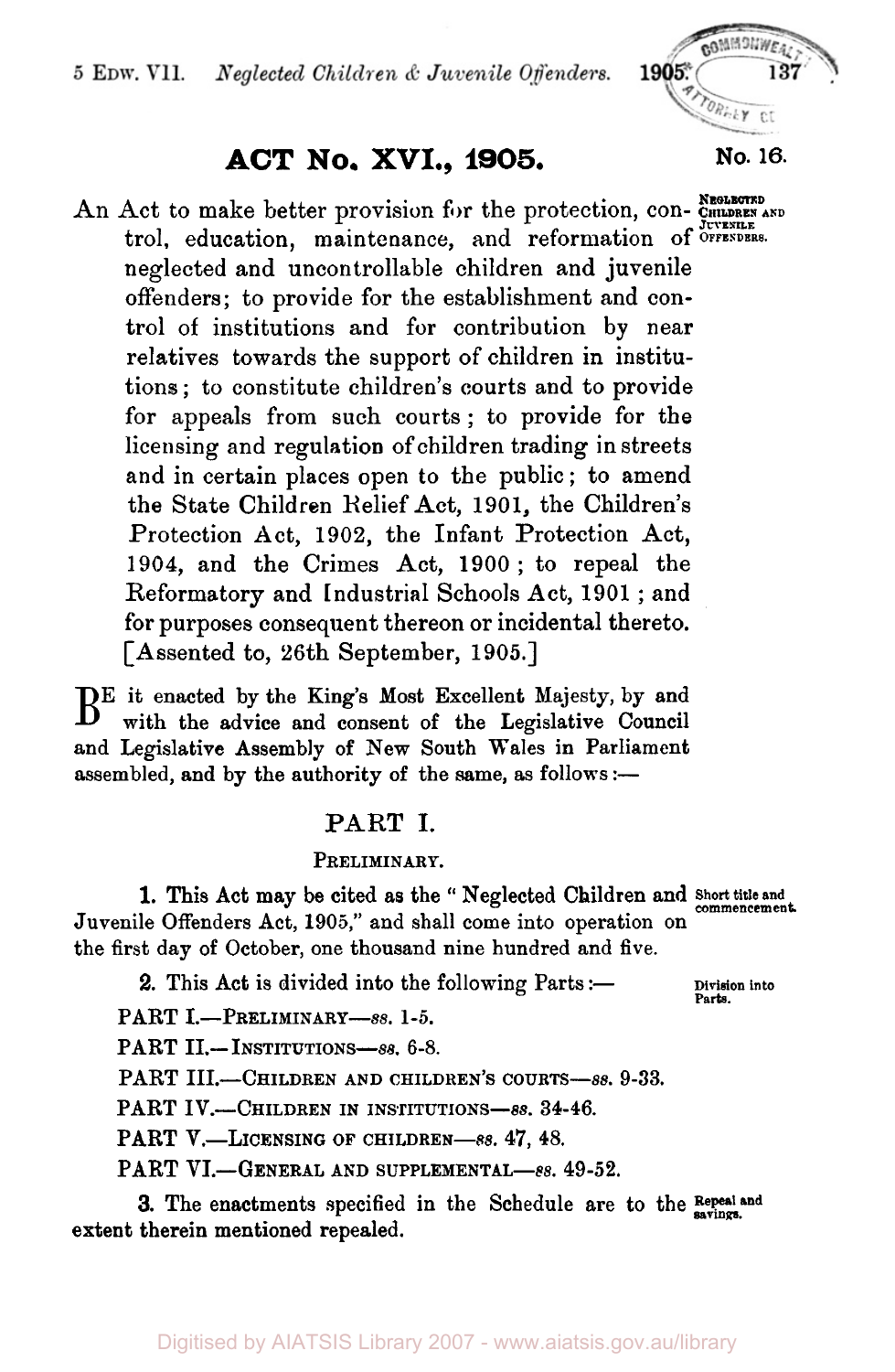**repealed** 

**Reformatory schools or public! schools.** 

**No. 16. 4. (1)** All persons appointed under any Act hereby **Persona under** repealed, and holding office at the commencement of this Act, shall be deemed to have been appointed hereunder.

> (2) All schools declared to be reformatory schools, or public industrial schools, under any Act hereby repealed, shall continue to be such schools, subject, however, to the provisions of this Act relating to institutions constituted thereunder.

**Interpretation. 5.** In this Act, unless the context or subject-matter otherwise indicates or requires,-

- " Age " means, in the absence of positive evidence as to age, the apparent age.
- " Asylum " has the meaning given to that word in the State Children Relief Act, 1901.
- " Board " means State Children's Relief Board.
- '' Child " means boy or girl under sixteen and over five years of age.
- '' Court " means children's court established under this Act, and includes a magistrate or justices exercising the jurisdiction of a children's court.
- *"* Institution '' means institution established under this Act, and includes a reformatory and **a** public industrial school established under the Reformatory and Industrial Schools Act, 1901.
- " Justice " means justice of the peace.
- "Juvenile offender" means child who has committed an offence.
- " Local Authority " means council of a municipality, and includes the governing body of a local government area, constituted or to be constituted.
- " Maintenance " includes clothing, support, training, and education.
- '' Near relative '' means, except **as** regards an illegitimate child, father, mother, stepfather, or stepmother of the child; and as regards an illegitimate child-the mother and the person admitting himself to be or adjudged **by**  a competent court to be the father of such child, and the husband of the mother of such child if born before their marriage.
- " Neglected child " means child-
	- **(a)** who is in a brothel, or lodges, lives, resides, or wanders about with reputed thieves or with persons who have no visible lawful means of support, or with common prostitutes, whether such reputed thieves, persons or prostitutes are the parents of such child or not ; or

**No. 38 of 1901.** *s.* **17 (a).**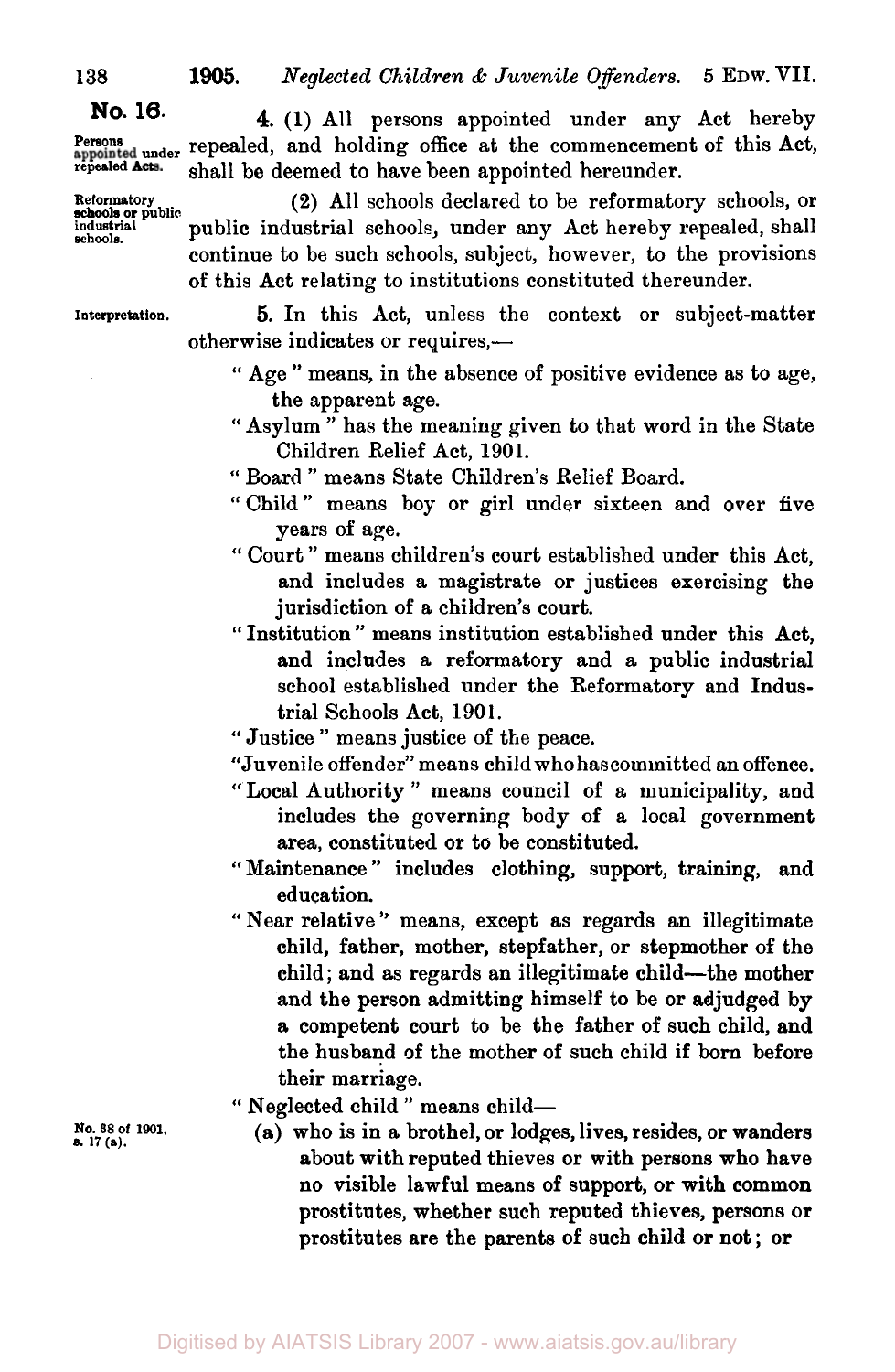(b) who has no visible lawful means of support or has **No. 16.**  *s.* **17 (b).** no fixed place of abode ; or

**No. 38 of 1901,** 

- *(c)* who begs in any public place, or habitually wanders **Ibid.(c).**  about public places in no ostensible occupation, or sleeps in the open air in any public place ; or
- sufficient and proper food, nursing, clothing, medical  $^{8.9}$ . aid or lodging, or who is ill-treated or exposed by his parent : (d) who without reasonable excuse is not provided with **No.** 47 of 1902,

Provided that such neglect, ill- treatment, or exposure has resulted or appears likely to result in any permanent or serious injury to the child ; **or** 

- (e) who takes part in-any public exhibition or performance *Ibid.* **s.22 (1).**  whereby the life or limb of such child is endangered; or
- (f) who, not being duly licensed for that purpose, is engaged in street trading ; or
- (g) whose parents are habitual drunkards, or if one of these be dead, insane, unknown, undergoing imprisonment, or absent from the State, whose other parent is an habitual drunkard ; or
- (h) who, being a female, solicits men or otherwise behaves in an indecent manner, **or** habitually wanders at night without lawful cause in **a** public place ; **or**
- {i) who is in any place where opium or any preparation thereof is smoked ; or
- **(j)** who is living under such conditions as indicate that the child is lapsing into a career of vice and crime.
- " Offence " includes any matter punishable summarily or by indictment.
- **"** Prescribed " means prescribed by this Act or by regula tions made thereunder,
- Proclamation " means proclamation in the Gazette.
- " Public place " means road, street, thoroughfare, court, or alley to which the public have the right of access, or which the public are allowed to use, and includes any part of premises licensed under Part **III** of the Liquor Act, **1898,** which is open to the public.
- '' Shelter " shall include a place of safety within the meaning **of** section twenty-five of Children's Protection Act, **1902.**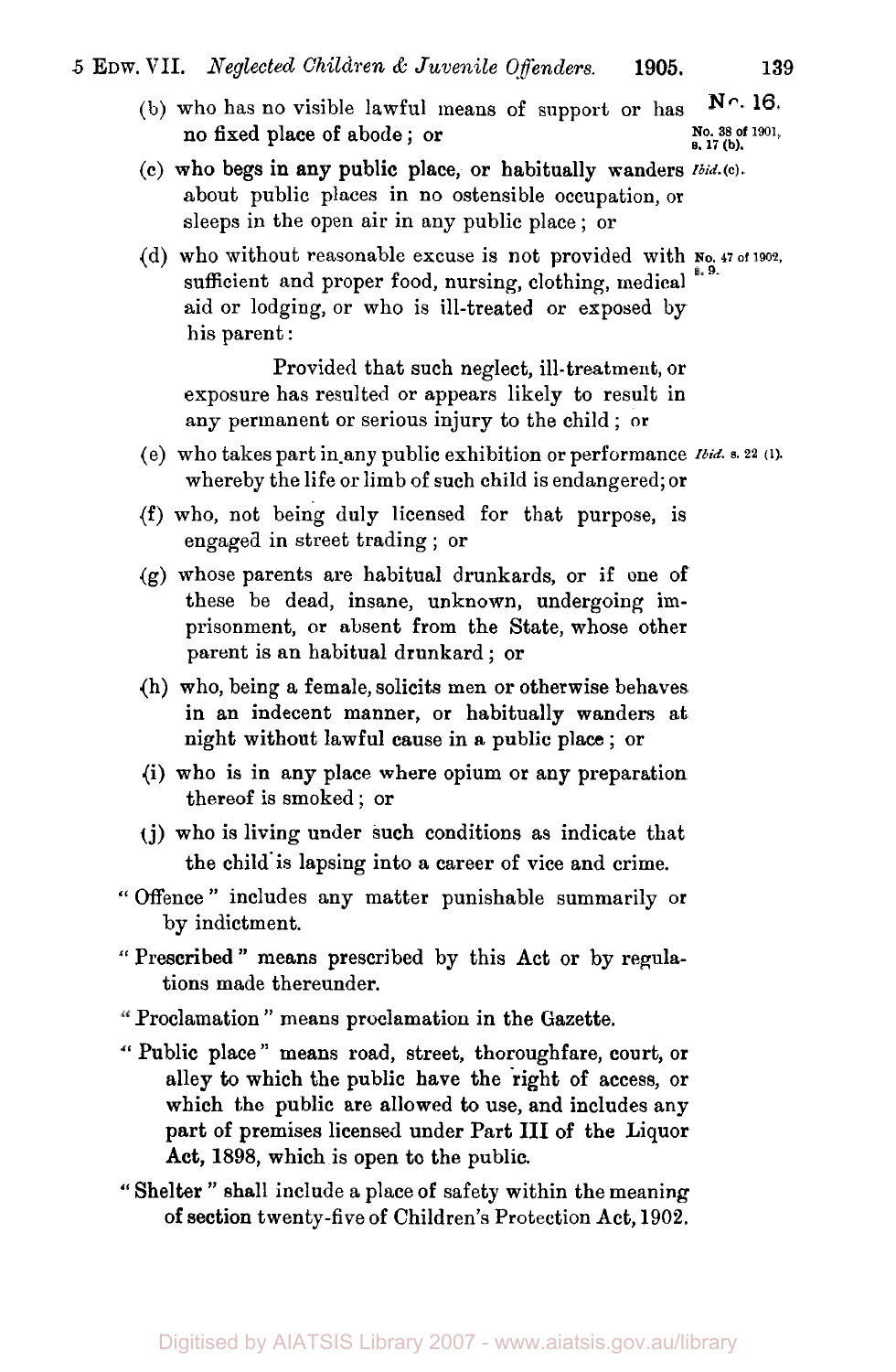**No. 16.** 

- **3 Ed. VII, c. 45,** *s.* **13.**
- " Street trading " includes the hawking of newspapers, matches, flowers and other articles, playing, singing, or performing for profit, shoe-blacking and any other like occupation carried on in any public place. But this definition does not include playing, singing, or performing at an occasional entertainment, the proceeds of which are wholly applied for the benefit of any school or of any church or charity.

'' Superintendent " includes manager or person in charge.

- "The Minister" shall mean the Minister of Public Instruction.
- " Uncontrollable child " means child whom his parent cannot control.

# **PART** II.

### **INSTITUTIONS.**

**6.** The Governor may, by proclamation, establish and constitute, as institutions under this  $Act.$ 

- (a) shelters for the reception and temporary detention and maintenance of children ;
- (b) industrial schools for the reception, detention, and maintenance of children committed to such institutions ;
- *(c)* reformatory schools for the reception, detention, maintenance, and reformation **of** children committed to **such**  institutions.

**7.** Every institution shall be controlled and administered under the direction of the Minister, and shall bemaintained by **such**  moneys as may be appropriated by Parliament for that purpose.

**8.** Every institution shall once at least in every three months, **be** visited and inspected by a person appointed by the Minister.

# **PART III.**

**CHILDREN AND CHILDREN'S COURTS.** 

*Constitution and powers of courts.* 

**9.** (1) The Governor shall by proclamation establish **courts tor** special courts to be called children's courts.

> Every such court shall consist of a special magistrate and shall have jurisdiction within the area named in a proclamation.

**Governor may establish institutions. See Act No. 38, 1901,** *s.* **4.** 

**Minister to have institutions. direction of** 

**Visitation and inspection.** 

**establish special dealing with**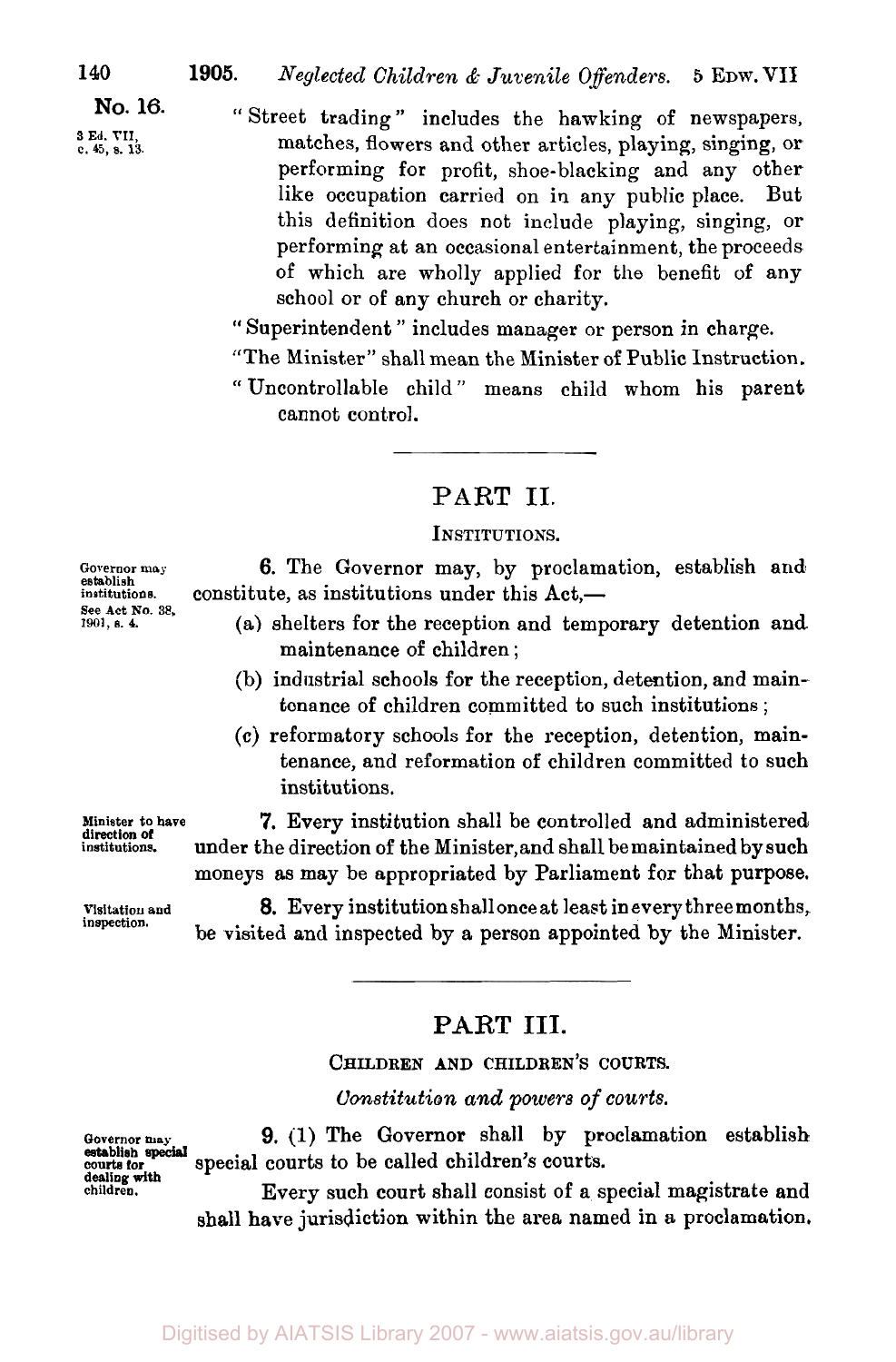*<sup>5</sup>***EDW. VII.** *Neglected Children* **&** *Juvenile Offenders.* **1905. <sup>141</sup>**

**(2)** In places not within any such area the jurisdiction of a children's court shall be exercised by a special magistrate, or any two justices. **NO. 16.** 

magistrate constituting such court-10. Within the area so named a children's court and the **Powers of court.** 

- (a) shall exercise the powers and authorities which are possessed by stipendiary or police magistrates, courts of petty sessions, or justices in respect of children and of offences committed by or against children ;
- (b) shall exercise the powers and authorities of a court of petty sessions or of a justice under the Children's Protection Act, **1902,** or of **a** magistrate under the Infant Protection Act, 1904 ; and
- *(c)* shall hear and determine complaints, informations, and applications under this Act.

11. On and after the establishing of a children's court, Jurisdiction of the jurisdiction of every court of petty sessions in respect of the **cease.**  matters as to which the children's court has jurisdiction shall cease to be exercised within the area proclaimed :

Provided that nothing in this section shall abridge or prejudice the ministerial powers of magistrates or justices in cases **of** committal for trial, or their powers to take any information or issue **any** summons, or grant, issue, or endorse any warrant, or admit to bail:

Provided also that no conviction, order, judgment, or proceeding made **or** given by or had before a court of petty sessions in contravention of this section shall be invalidated or affected by reason **only** of such contravention.

12. A court shall be held-

- (a) where practicable, in the proximity of a shelter ;
- (b) in some building or room approved of in that behalf by the Minister: Provided that if a court room or police office is so approved of, the hearing shall not take place at **an** hour when the ordinary court business is being transacted.

13. (1) At any hearing or trial by a court under this **Exclusion** of Act, the court may order that any persons not directly interested **hearing.**  in the case shall be excluded from the court-room or place **of**  hearing or trial.

(2) Section thirty-two of the Infant Protection Act, Section 32 of Act **1904,** shall apply to the hearing of a complaint under Part **II** of that Act, but **in** no other case.

**Children's courts not held in ordinary courts.**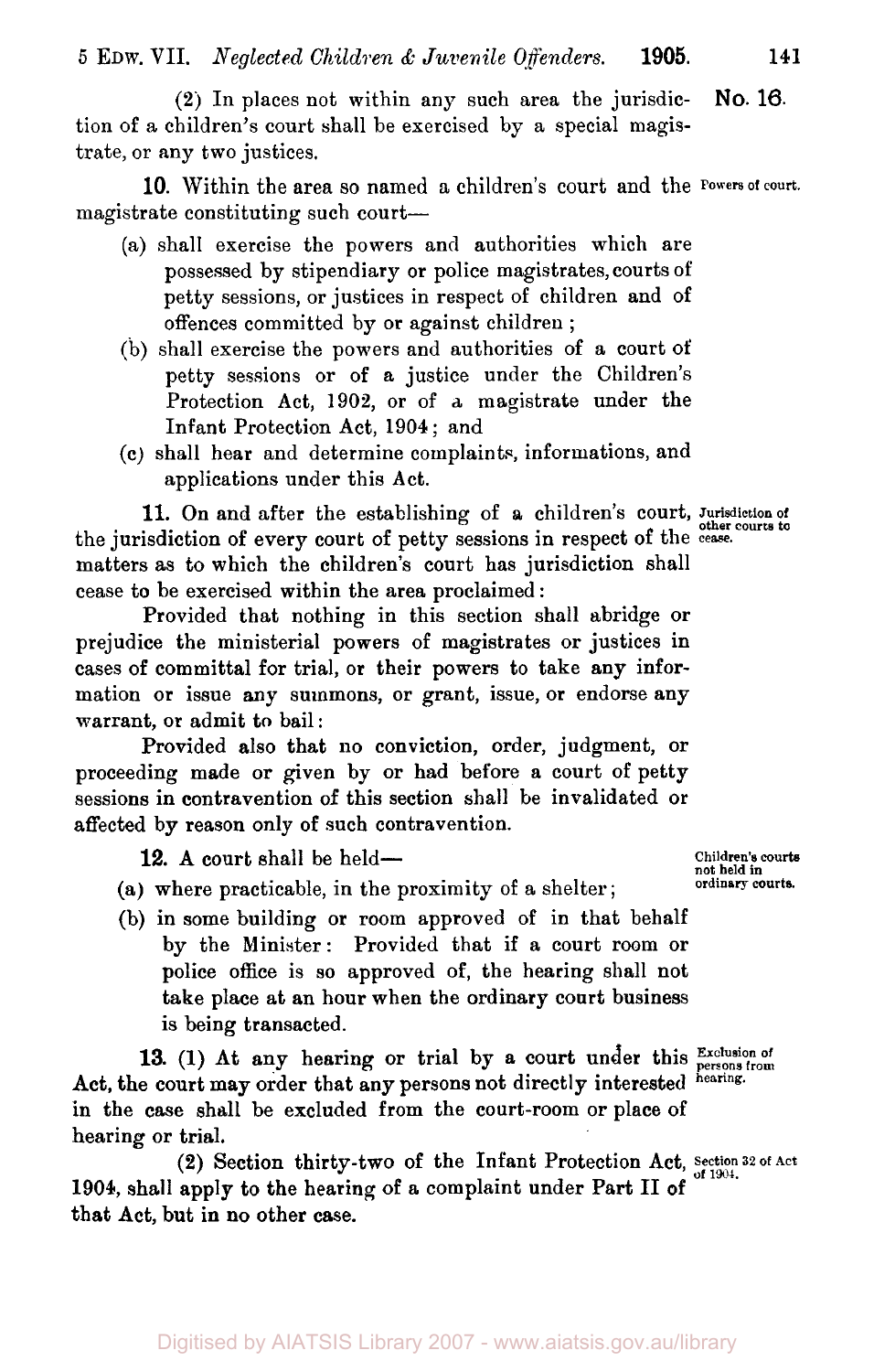**142 1905.** *Neglected Children* & *Juvenile Offenders. 5* **EDW. VII.** 

**No. 16.** 

**14.** Proceedings in the nature of appeal to the Supreme **Appeal from children's court.** Court or a Judge thereof, or to a Judge **of** the District Court, **Appeal from**  from any determination, conviction, or order of a court may be taken by a child or by a parent on behalf and in the name of his child under Part **V** of the Justices Act, **1902.** The provisions of the said Part applicable to justices in the exercise of their summary jurisdiction shall apply to a court :

> Provided that in place of the release of the appellant from custody upon entering into recognizances or depositing any money with the court, he may be committed by the court from which the appeal is made to a shelter pending the determination of the appeal :

> Provided also that this section shall not apply to an order committing a child to take his trial.

> The Judge hearing the appeal may order that any person not directly interested in the case shall be excluded from the court-room.

## *Committal of neglected or uncontrollable children or juvenile offenders.*

**Warrant for 15.** Any justice may, upon oath being made before him **Act No.38, 1901,** by an officer of the board or other person appointed by the Minister in that behalf that, having made due inquiry, he believes any child to be a neglected or uncontrollable child,-

- (a) issue his summons for the appearance of such child before a court; or
- (b) in the first instance, issue his warrant directing such child to be apprehended.

16. A constable or any person authorised by the Governor in that behalf may, although the warrant is not at the time in his possession, apprehend any child for whose apprehension a warrant has been issued under the last preceding section.

**17. (1)** If it appears to any justice, **on** information made before him on oath by any credible person, that there is reasonable cause to suspect that a child is in a place which is a brothel, or where opium or any preparation thereof is smoked, such justice may issue his warrant authorising any person named therein to search in such place for any child, and **to** take such child to a shelter to be dealt with under this Act.

**(2)** Any person authorised by warrant under this section to search for *a* child may enter (if need be by force) into any house, building, **or** other place specified in the warrant, and may remove the child therefrom.

**apprehension. s. 18.** 

**Apprehension of child.** 

**Warrant** *to*  **search for child suspected in brothel or place where opium is smoked.**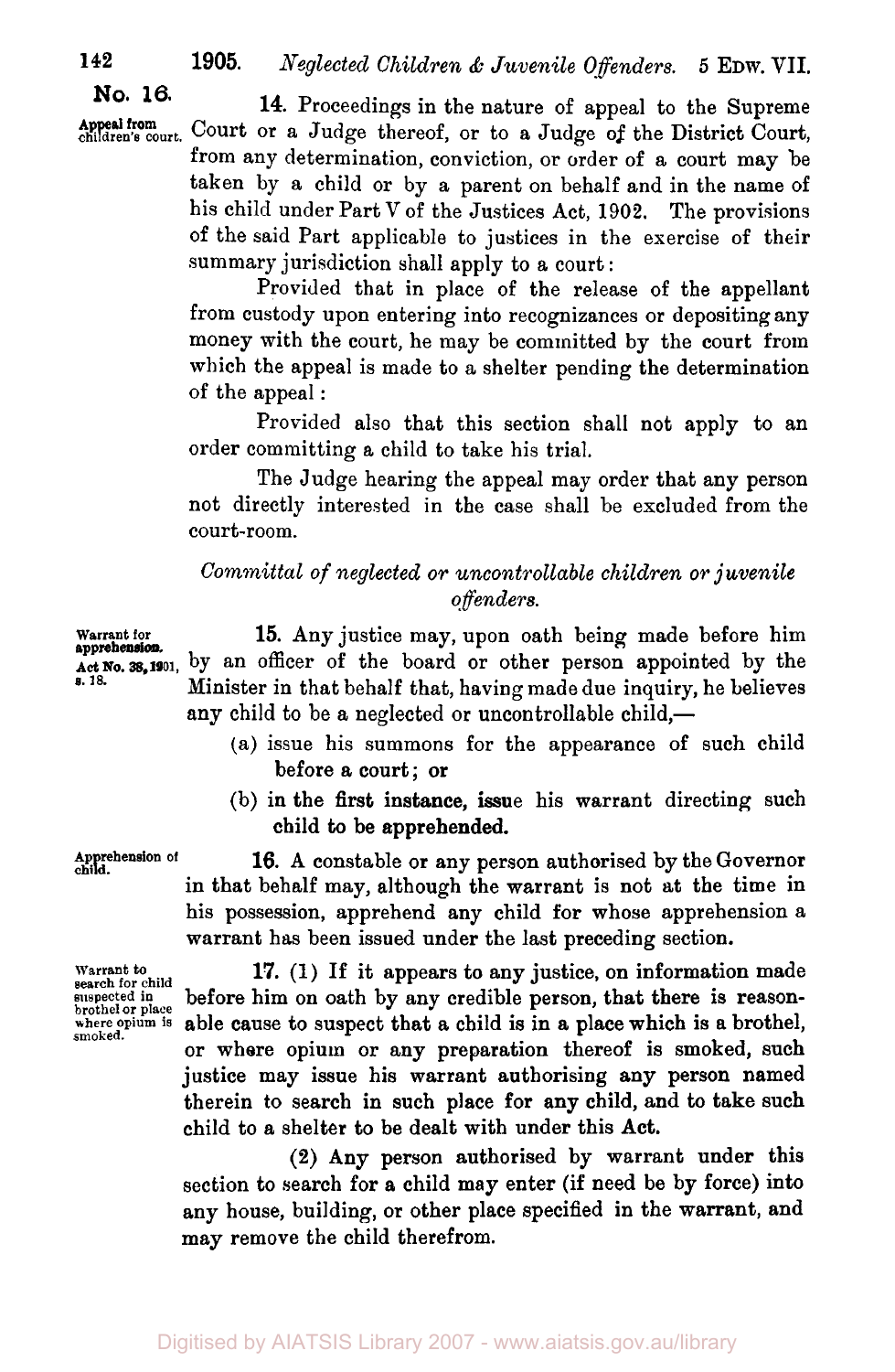*5* **EDW.** VII. *Neglected Children* & *Juvenile Offenders.* **1905. 143** 

**(3)** Every such warrant shall be addressed to and executed by some sergeant of police or officer of a higher grade in the police force, who shall be accompanied by the person making the information (if such person so desire), unless the justice issuing the warrant otherwise directs. **No. 16.** 

**(4)** It shall not be necessary in the information or warrant to name the child.

or any officer of police of or above the rank of senior-constable, **&c.**  may without warrant apprehend a child who is in a place which is a brothel or where opium or any preparation thereof is smoked, or who he has reason to believe is a neglected or uncontrollable child. 18. Any person authorised by the Governor in that behalf, Apprehension of child in brothel,

**19.** Any child apprehended as a neglected or uncontrollable child or juvenile offender shall be taken to a shelter and shelter. there detained pending the determination of a court.

**20.** If within forty-eight hours after the admission to a **Child to be**  shelter of a child apprehended or placed in the shelter as a court or neglected or uncontrollable child, or within such further time as the court may allow, an application is made to a court having jurisdiction in the place where the shelter is situate, to commit the child to an institution, the child shall be brought before the court by the superintendent of the shelter, but if **no** such application is made within the said time or further time, the child shall be discharged.

21. Any person having the actual care and custody of the Application to child may apply to a court to commit his child to an institution commit weon to controller child to the institution. upon the ground that the child is **an** uncontrollable child. Such child may be detained at a shelter pending the determination of the court.

neglected or uncontrollable child or juvenile offender, or where court. an application is made under the last preceding section, the court may, **if** a parent of the child is present, thereupon hear and determine the matter. *22.* Where any child is brought before a court as a **Procedure of** 

If **a** parent **of** the child is not present, the court **in** its discretion may hear and determine the matter **or** require the parent to be present and remand the child for the purpose of securing the attendance of the parent if practicable.

If the parent refuses to attend without reasonable excuse, the court may issue **a** warrant to bring him before the court at the hearing, but the parent may be admitted to bail **on** entering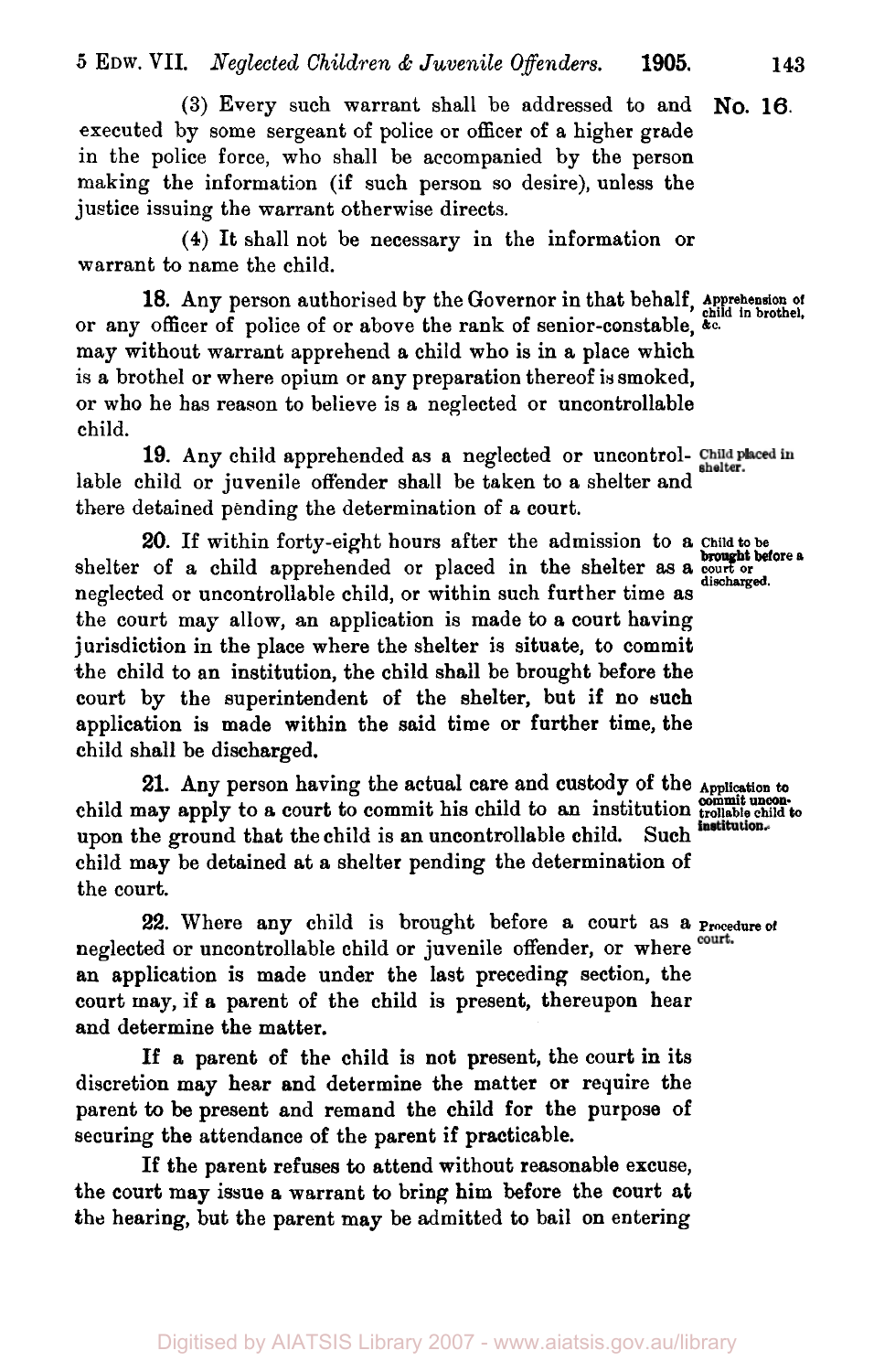**1905.** *Neglected Children & Juvenile Offenders.* **5 EDW. VII.** 

**No. 16.**  into recognisances, with or without sureties, to attend at the court at the hearing of the matter.

**Power of court with respect to neglected or uncontrollable children.** 

**23.** If on the hearing the court finds that a child is a neglected or uncontrollable child it may-

- (a) release the child on probation upon such terms and conditions and for such period of time as the court may think fit ; or
- (b) commit the child for such period of time **as** the court may think fit, either to an asylum, or to the care of some person who is willing to undertake such care ; or
- **(c)** commit the child to an institution :

Provided that no order of committal of an uncontrollable child on the application of a near relative shall be made unless-

- (a) he proves that he has not by neglect lost control of the child; and
- (b) security is given to the satisfaction of the court for the making of such payment as, in the opinion of the court, the applicant is able to afford towards the maintenance of such child.

**24.** Where a child is summarily convicted of an offence for which the penalty is punishment by imprisonment, or imprisonment in default of payment of a fine, the court may-

- (a) release the child on probation upon such terms and conditions and for such period of time as the court may think fit; or
- commit the child for such period of time as the court may think fit, either to an asylum, or to the care **of**  some person who is willing to undertake such care ; **or**
- commit the child to an institution ; or

(d) sentence the child according to law.

If the court sentences a child it shall forthwith transmit to the Minister a copy of the proceedings and a statement of the reasons for passing sentence.

The Minister may order the removal to an institution **of**  the child so sentenced.

**25. (1)** Where a child is summarily convicted before a court of an offence in respect of which **a** penalty, damages, **or**  costs are imposed, and there is reason to believe that his parent has contributed to the commission of the offence **by** wilful default or by habitually neglecting to exercise due care **of** the child, the court may, on information, issue a summons against

**Power with respect to child liable to be summarily convicted.** 

**Court may order parent** *to* **pay penalty, damages or costs in certain** 

**144**